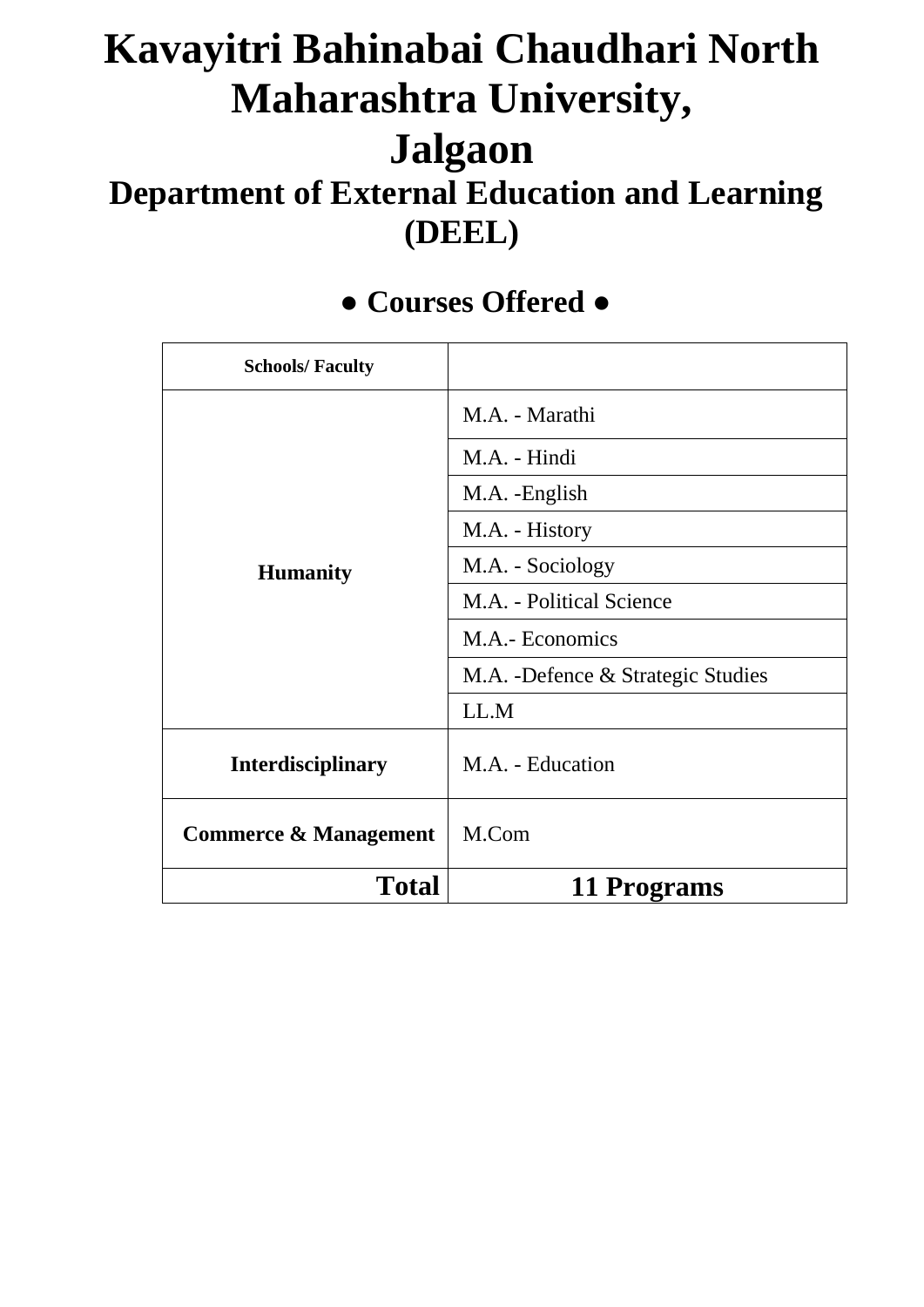# **∙∙∙ ConvocationSheet\_2020\_2021∙∙∙**

| <b>DEEL Jan 2022 Student Convocation Sheet</b> |                                |             |                    |              |  |  |  |  |  |  |  |  |
|------------------------------------------------|--------------------------------|-------------|--------------------|--------------|--|--|--|--|--|--|--|--|
| Sr.                                            | <b>Course Name</b>             |             | <b>Gender Wise</b> | <b>Total</b> |  |  |  |  |  |  |  |  |
| No.                                            |                                | <b>Male</b> | <b>Female</b>      |              |  |  |  |  |  |  |  |  |
|                                                | <b>Faculty Inter-Dispirits</b> |             |                    |              |  |  |  |  |  |  |  |  |
| $\mathbf{1}$                                   | Education                      | 18          | 11                 | 29           |  |  |  |  |  |  |  |  |
| <b>Faculty Comers &amp; Managements</b>        |                                |             |                    |              |  |  |  |  |  |  |  |  |
| $\overline{2}$                                 | <b>B.Com</b>                   | 01          | 01                 | 02           |  |  |  |  |  |  |  |  |
| 3                                              | M.Com                          | 10          | 04                 | 14           |  |  |  |  |  |  |  |  |
| <b>Faculty Humanity</b>                        |                                |             |                    |              |  |  |  |  |  |  |  |  |
| $\overline{4}$                                 | B.A (Gen)                      | 01          | 00                 | 01           |  |  |  |  |  |  |  |  |
| 5                                              | LL.M                           | 19          | 10                 | 29           |  |  |  |  |  |  |  |  |
| 6                                              | Defence & Strategic Studies    | 08          | 00                 | 08           |  |  |  |  |  |  |  |  |
| $\tau$                                         | Economics                      | 11          | 08                 | 19           |  |  |  |  |  |  |  |  |
| 8                                              | English                        | 06          | 07                 | 13           |  |  |  |  |  |  |  |  |
| 9                                              | Hindi                          | 03          | 01                 | 04           |  |  |  |  |  |  |  |  |
| 10                                             | History                        | 18          | 06                 | 24           |  |  |  |  |  |  |  |  |
| 11                                             | Marathi                        | 05          | 07                 | 12           |  |  |  |  |  |  |  |  |
| 12                                             | <b>Political Science</b>       | 11          | 04                 | 15           |  |  |  |  |  |  |  |  |
| 12                                             | Sociology                      | 10          | 07                 | 17           |  |  |  |  |  |  |  |  |
| <b>Total</b><br>121<br>187<br>66               |                                |             |                    |              |  |  |  |  |  |  |  |  |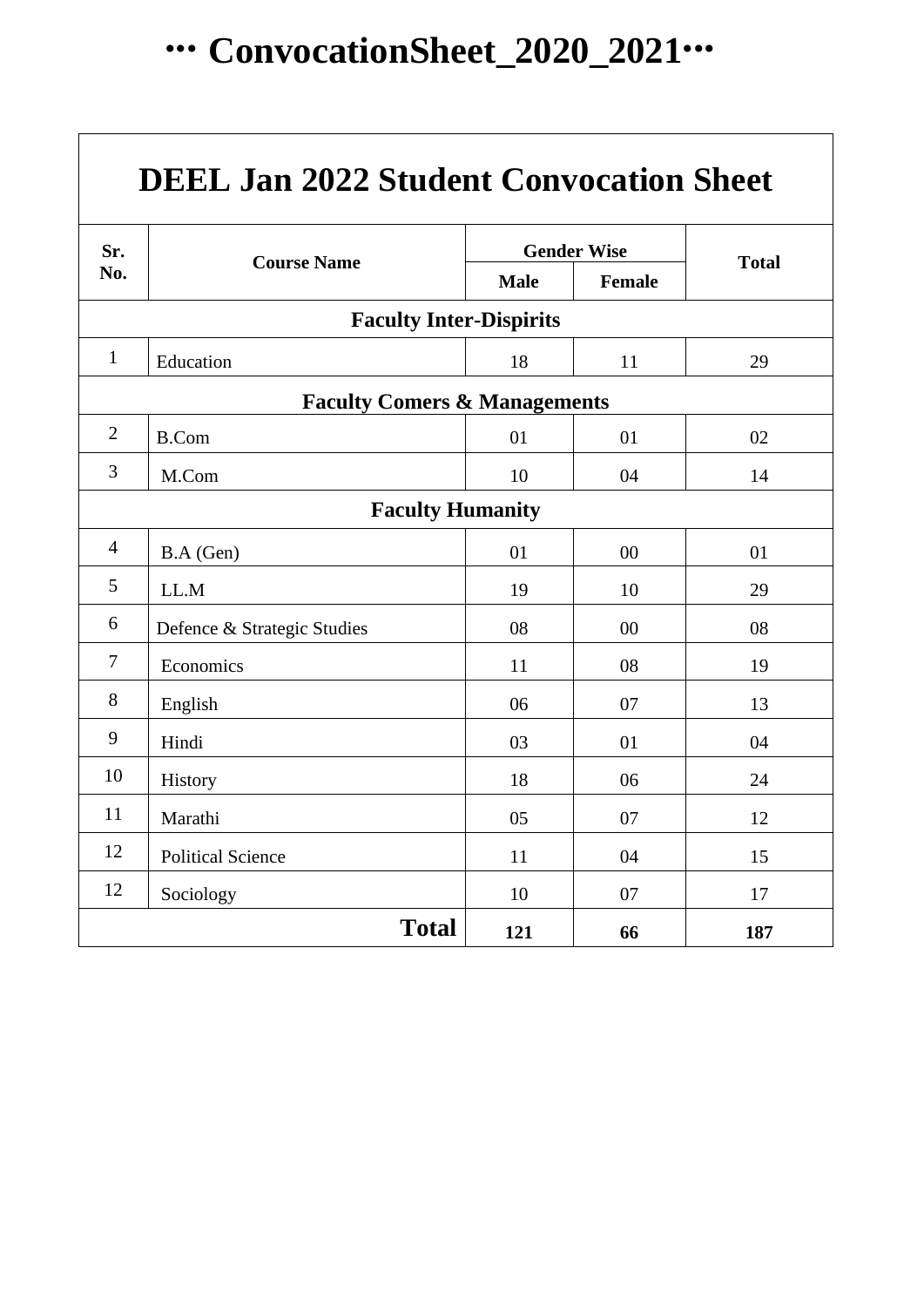## **Department of External Education and Learning (DEEL) Year 2021-22**

### **● COURSE WISE ADMISSION STATISTICS ●**

| Sr.<br>No.     | <b>Course Name</b>                        | No. of<br><b>Students</b> |
|----------------|-------------------------------------------|---------------------------|
| 1              | B.A. Gen - TY                             | 03                        |
| $\overline{2}$ | <b>B.Com. Gen - TY</b>                    | 09                        |
| 3              | MA- Defence & Strategic Studies - Part-I  | 12                        |
| $\overline{4}$ | MA- Defence & Strategic Studies - Part-II | 17                        |
| 5              | <b>MA-Economics-Part-I</b>                | 12                        |
| 6              | <b>MA-Economics-Part-II</b>               | 13                        |
| $\tau$         | <b>MA-Education - Part-I</b>              | 11                        |
| 8              | <b>MA-Education - Part-II</b>             | 09                        |
| 9              | <b>MA-English - Part-I</b>                | 04                        |
| 10             | <b>MA-English - Part-II</b>               | 15                        |
| 11             | <b>MA-Hindi - Part-I</b>                  | 04                        |
| 12             | <b>MA-Hindi - Part-II</b>                 | 03                        |
| 13             | <b>MA-History - Part-I</b>                | 17                        |
| 14             | <b>MA-History - Part-II</b>               | 17                        |
| 15             | LL.M.- Part-II                            | 27                        |
| 16             | M.Com - Part-I                            | 07                        |
| 17             | M.Com - Part-II                           | 08                        |
| 18             | <b>MA- Marathi - Part-I</b>               | 08                        |
| 19             | MA- Marathi - Part-II                     | 23                        |
| 20             | <b>MA- Political Science - Part-I</b>     | 10                        |
| 21             | <b>MA- Political Science - Part-II</b>    | 09                        |
| 22             | <b>MA-Sociology - Part-I</b>              | 07                        |
| 23             | <b>MA-Sociology - Part-II</b>             | 06                        |
|                | <b>Total</b>                              | 251                       |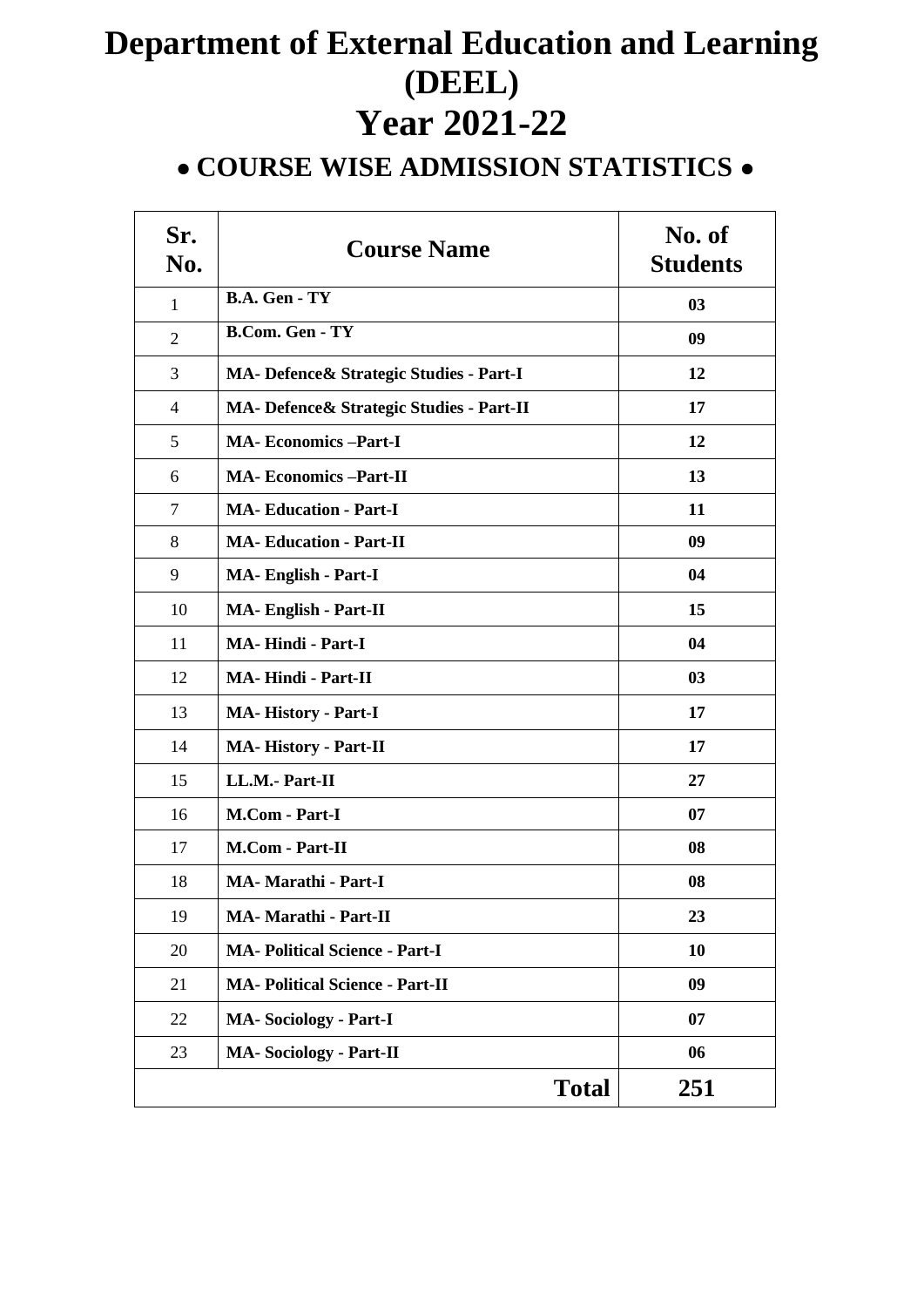## **Department of External Education and Learning (DEEL) Year 2021-22**

#### **● Course Wise Male Female for Academic year 2021-22 ●**

| Sr.<br>No. | <b>Course Name</b>                           | <b>Male</b>    | <b>Female</b>  | <b>Total No. of</b><br><b>Students</b> |  |  |  |  |  |  |
|------------|----------------------------------------------|----------------|----------------|----------------------------------------|--|--|--|--|--|--|
| 1.         | <b>B.A. Gen - TY</b>                         | ---            | 03             | 03                                     |  |  |  |  |  |  |
| 2.         | <b>B.Com. Gen - TY</b>                       | 05             | 04             | 09                                     |  |  |  |  |  |  |
| 3.         | MA- Defence & Strategic Studies -<br>Part-I  | 07             | 05             | 12                                     |  |  |  |  |  |  |
| 4.         | MA- Defence & Strategic Studies -<br>Part-II | 15             | 02             | 17                                     |  |  |  |  |  |  |
| 5.         | <b>MA-Economics-Part-I</b>                   | 0 <sub>3</sub> | 09             | 12                                     |  |  |  |  |  |  |
| 6.         | <b>MA-Economics-Part-II</b>                  | 10             | 03             | 13                                     |  |  |  |  |  |  |
| 7.         | <b>MA-Education - Part-I</b>                 | 07             | 04             | 11                                     |  |  |  |  |  |  |
| 8.         | <b>MA-Education - Part-II</b>                | 04             | 0 <sub>5</sub> | 09                                     |  |  |  |  |  |  |
| 9.         | <b>MA- English - Part-I</b>                  | 03             | 01             | 04                                     |  |  |  |  |  |  |
| 10.        | <b>MA-English - Part-II</b>                  | 05             | 10             | 15                                     |  |  |  |  |  |  |
| 11.        | <b>MA-Hindi - Part-I</b>                     | 02             | 02             | 04                                     |  |  |  |  |  |  |
| 12.        | <b>MA-Hindi - Part-II</b>                    | 02             | 01             | 03                                     |  |  |  |  |  |  |
| 13.        | <b>MA-History - Part-I</b>                   | 11             | 06             | 17                                     |  |  |  |  |  |  |
| 14.        | MA-History - Part-II                         | 12             | 0 <sub>5</sub> | 17                                     |  |  |  |  |  |  |
| 15.        | LL.M.- Part-II                               | 20             | 07             | 27                                     |  |  |  |  |  |  |
| 16.        | M.Com - Part-I                               | ---            | 07             | 07                                     |  |  |  |  |  |  |
| 17.        | M.Com - Part-II                              | 03             | 0 <sub>5</sub> | 08                                     |  |  |  |  |  |  |
| 18.        | <b>MA- Marathi - Part-I</b>                  | 06             | 02             | 08                                     |  |  |  |  |  |  |
| 19.        | MA- Marathi - Part-II                        | 10             | 13             | 23                                     |  |  |  |  |  |  |
| 20.        | <b>MA- Political Science - Part-I</b>        | 09             | 01             | 10                                     |  |  |  |  |  |  |
| 21.        | <b>MA- Political Science - Part-II</b>       | 07             | 02             | 09                                     |  |  |  |  |  |  |
| 22.        | <b>MA-Sociology - Part-I</b>                 | 04             | 0 <sub>3</sub> | 07                                     |  |  |  |  |  |  |
| 23.        | <b>MA-Sociology - Part-II</b>                | 04             | 02             | 06                                     |  |  |  |  |  |  |
|            | <b>Total</b>                                 | 150            | <b>101</b>     | 251                                    |  |  |  |  |  |  |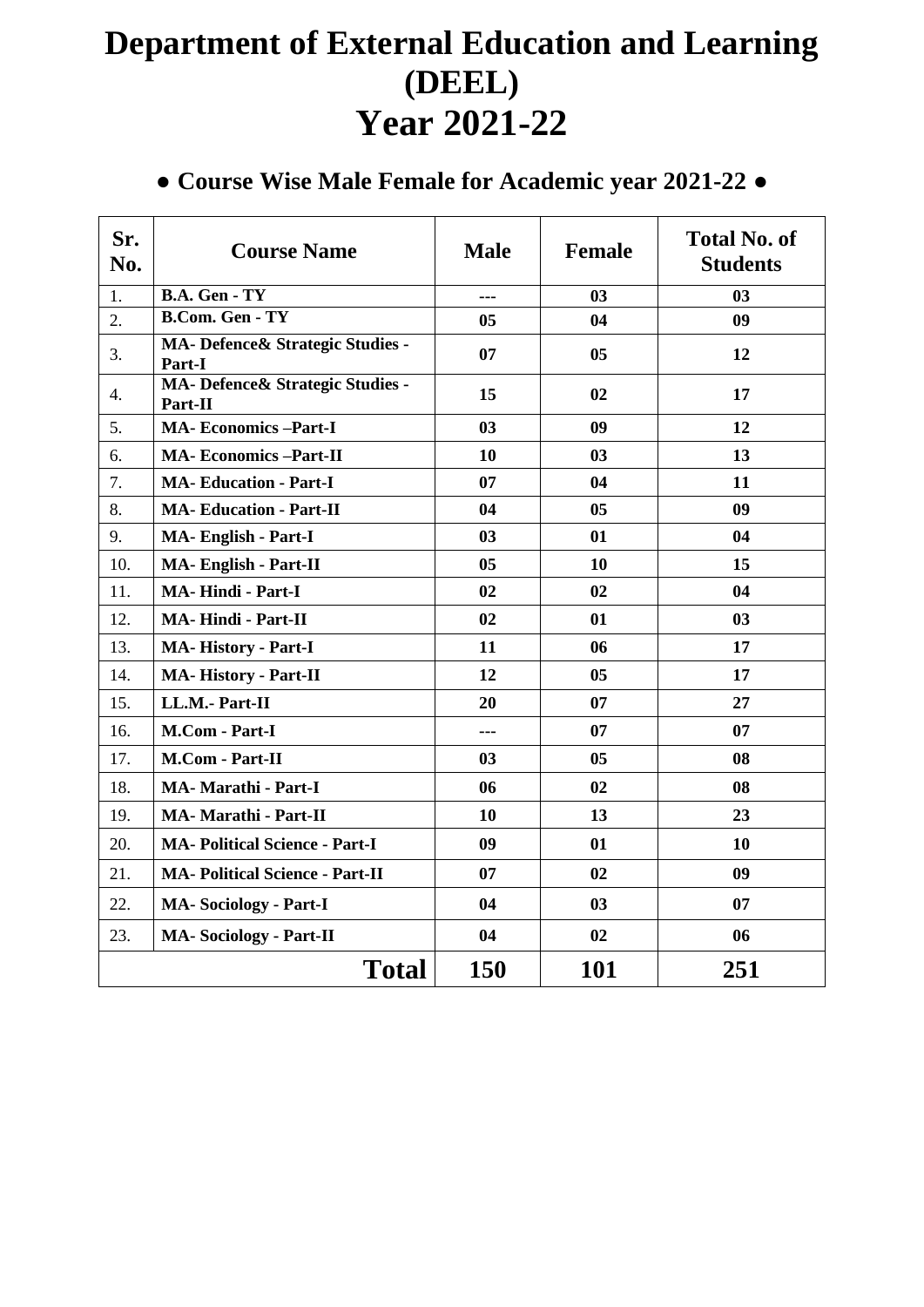#### **DEEL Programme - Gender - District wise Admission statistics for Academic Year 2021-22**

|            |                                             |                | <b>Gender-wise</b> |                |              |                |                             |                     |                  |                                |  |
|------------|---------------------------------------------|----------------|--------------------|----------------|--------------|----------------|-----------------------------|---------------------|------------------|--------------------------------|--|
| Sr.<br>No. | <b>Programme Name</b>                       |                |                    | <b>Jalgaon</b> |              | <b>Dhule</b>   |                             |                     | <b>Nandurbar</b> | <b>Total</b><br><b>Student</b> |  |
|            |                                             | <b>Male</b>    | Female             | M              | $\mathbf{F}$ | M              | $\mathbf{F}$                | $\mathbf{M}$        | $\mathbf{F}$     |                                |  |
| 1.         | B.A. Gen - TY                               | ---            | 03                 | $\frac{1}{2}$  | 02           | ---            | $---$                       | ---                 | 01               | 03                             |  |
| 2.         | <b>B.Com. Gen - TY</b>                      | 05             | 04                 | 04             | 04           | 01             | $---$                       | ---                 | $---$            | 09                             |  |
| 3.         | MA- Defence& Strategic Studies -<br>Part-I  | 07             | 05                 | 07             | 02           | $---$          | 03                          | $ -$                | $---$            | 12                             |  |
| 4.         | MA- Defence& Strategic Studies -<br>Part-II | 15             | 02                 | 11             | 01           | 02             | 01                          | 02                  | $---$            | 17                             |  |
| 5.         | <b>MA-Economics-Part-I</b>                  | 03             | 09                 | 03             | 06           | $---$          | 02                          | $\overline{a}$      | 01               | 12                             |  |
| 6.         | <b>MA-Economics-Part-II</b>                 | 10             | 03                 | 07             | 02           | 03             | 01                          | $ -$                | $---$            | 13                             |  |
| 7.         | <b>MA-Education - Part-I</b>                | 07             | 04                 | 06             | 03           | 01             | 01                          | ---                 | $---$            | 11                             |  |
| 8.         | <b>MA-Education - Part-II</b>               | 04             | 05                 | 04             | 05           | $\overline{a}$ | $---$<br>---<br>02<br>$---$ | $\qquad \qquad - -$ | $---$            | 09                             |  |
| 9.         | MA-English - Part-I                         | 03             | 01                 | 03             | ---          | ---            |                             | $---$               | 01               | 04                             |  |
| 10.        | MA-English - Part-II                        | 0 <sub>5</sub> | <b>10</b>          | 04             | 08           | $ -$           |                             | 01                  | $\overline{a}$   | 15                             |  |
| 11.        | <b>MA-Hindi - Part-I</b>                    | 02             | 02                 | 01             | 01           | ---            |                             | 01                  | 01               | 04                             |  |
| 12.        | <b>MA-Hindi - Part-II</b>                   | 02             | 01                 | 01             | 01           | ---            | $---$                       | 01                  | $\overline{a}$   | 03                             |  |
| 13.        | <b>MA-History - Part-I</b>                  | 11             | 06                 | 06             | 04           | 02             | 02                          | 03                  | $\overline{a}$   | 17                             |  |
| 14.        | MA-History - Part-II                        | 12             | 05                 | 09             | 01           | 02             | 02                          | 01                  | 02               | 17                             |  |
| 15.        | LL.M.- Part-II                              | 20             | 07                 | 16             | 03           | 04             | 04                          | $\qquad \qquad - -$ | $---$            | 27                             |  |
| 16.        | M.Com - Part-I                              | ---            | 07                 | $---$          | 07           | ---            | $- - -$                     | ---                 | $---$            | 07                             |  |
| 17.        | M.Com - Part-II                             | 03             | 05                 | 02             | 05           | $ -$           | $ -$                        | 01                  | $---$            | 08                             |  |
| 18.        | MA-Marathi - Part-I                         | 06             | 02                 | 02             | 02           | 01             | $ -$                        | 03                  | $---$            | 08                             |  |
| 19.        | MA- Marathi - Part-II                       | 10             | 13                 | 08             | 11           | $---$          | $---$                       | 02                  | 02               | 23                             |  |
| 20.        | <b>MA- Political Science - Part-I</b>       | 09             | 01                 | 07             | 01           | 02             | ---                         | $ -$                | $---$            | 10                             |  |
| 21.        | <b>MA- Political Science - Part-II</b>      | 07             | 02                 | 07             | ---          | ---            | $- - -$                     | $---$               | 02               | 09                             |  |
| 22.        | <b>MA-Sociology - Part-I</b>                | 04             | 03                 | 01             | 01           | 02             | 02                          | 01                  | $---$            | 07                             |  |
| 23.        | <b>MA-Sociology - Part-II</b>               | 04             | 02                 | 03             | 01           | 01             | $ -$                        | $\frac{1}{2}$       | 01               | 06                             |  |
|            | <b>Total</b>                                | <b>150</b>     | <b>101</b>         | <b>112</b>     | 71           | 21             | <b>20</b>                   | <b>16</b>           | <b>11</b>        | 251                            |  |